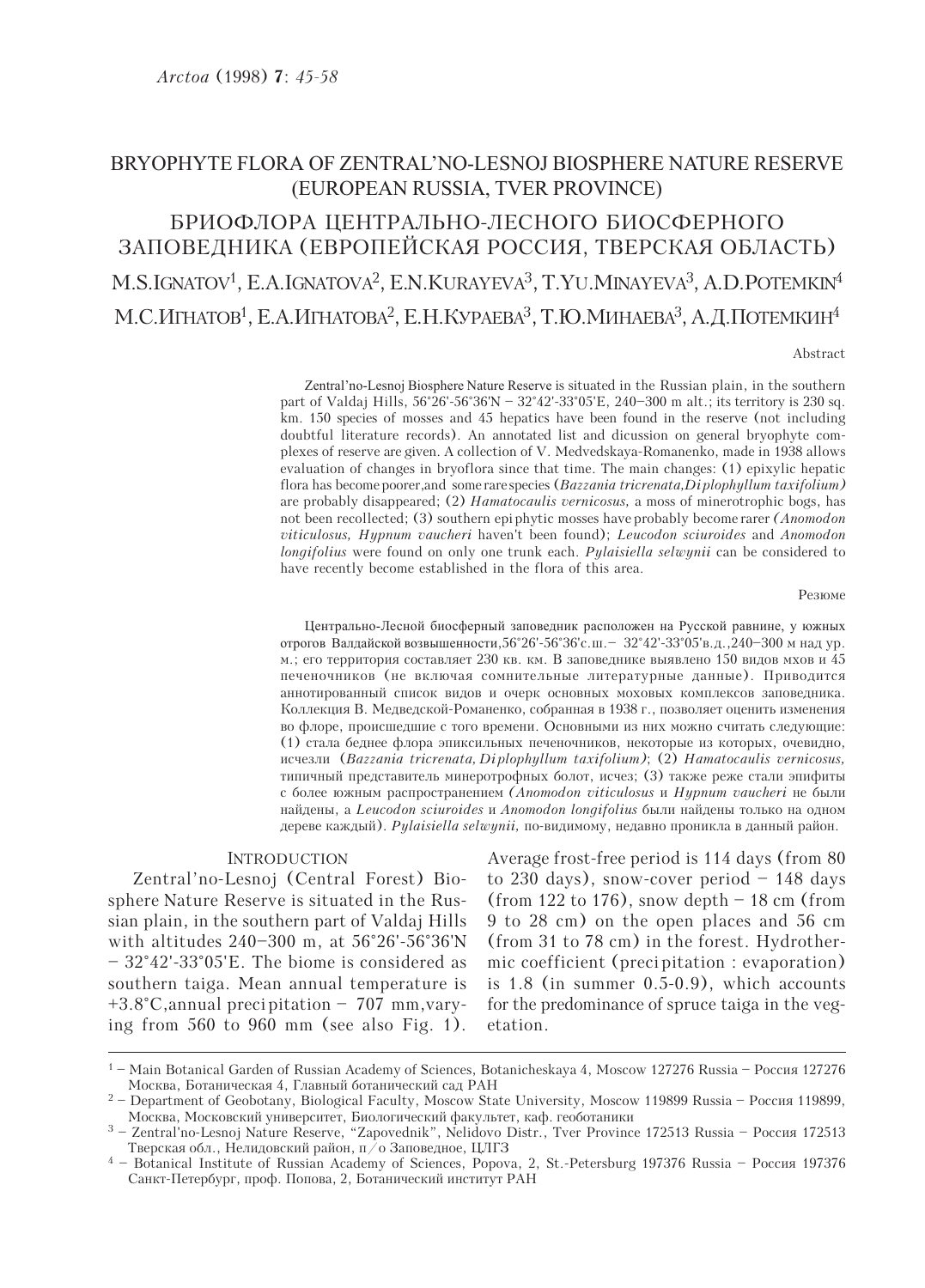

Fig. 1. Climatic diagramm of the Zentral'no-Lesnoj Nature Reserve.

The territory of the Nature Reserve is a plain watershed which includes sources of numerous streams and creeks without developed valleys. The main of them are Mezha Creek of the Baltic Sea Basin and Zhukopa Creek and Tyud'ma Creek of the Volga River Basin. All of them are only few meters wide and have very shallow slopes, without eroded precipitous banks. The bed rock is formed by the Upper Devonian limestones, which are covered by Quaternary deposits of (2)10-20(50) m thick hiding nearly all the ancient relief. These deposits are composed mostly by moraine clay and loam, with scattered granitic boulders, with the upper layer of fine loessy loam and at places of sand.

The Nature Reserve was organized in 1932, but in 1951-60 it was closed and its forests were partly cut. In 1960 it was resurrected with the area of 210 sq. km (including areas of two small disappeared villages), and in 1995 20 sq. km were added. The present territory of the reserve however excludes some areas which belonged to the reserve before its shutdown in 1951. Some roadsides and abandoned fields at or in close proximity to the edge of reserve were also included in our study.

 Now 95% of the territory of reserve are covered by forests,  $4\%$  – by bogs, about  $1\%$  – by abandoned fields and abandoned hay-meadows and roadsides. 47% of the forests are dominated by *Picea abies*<sup>1</sup>;  $41\%$  – by secondary forests of Betula pendula, B. pubescens, Alnus incana and Populus tremula, representing various stages of

natural and anthropogenic successions of spruce forests;  $10\%$  – by boggy and swampy pine forests;  $1\%$  – by swampy *Alnus glutinosa* stands.

Spruce forests are represented by three classes – (1) Vaccinio-Piceetea Br.-Bl. 1939, boreal forests with several associations dominated by Oxalis acetosella, Majanthemum bifolium, Vaccinium myrtyllus, Dryopteris and Athyrium ferns, Pleurozium schreberi, Hylocomium splendens, Sphagnum girgensohnii, etc.; (2) Querco-Fagetea Br.-Bl. 1931, spruce forests with Tilia cordata, Acer platanoides, Ulmus laevis, Corylus avellana and constant presence of nemoral herbs (Galium odoratum, Asarum europaeum, Aegopodium podagraria, Milium effusum); and (3) Alnetea glutinosae Br.-Bl. et Tx. 1943, including rich-soil swampy vegetation.

## BRYOPHYTE VEGETATION

The considerable part of all spruce forests  $(45\%)$  is represented by *Eu-Piceetum sphag*netosum, the typical boreal spruce forests with Sphagnum dominating in the lower layer. These communities are found in an equilibrium status of paludification and terresterization processes. The composition of Sphagna depends on the level of paludification. The most common is meso-oligotrophic series, with Sphagnum girgensohnii as a dominant species mixed with S. russowii, S. capillifolium and S. wulfianum. In these communities Pleurozium schreberii and Hylocomium splendens are found on hummocks and strongly decomposed remains of trees and stumps. In more paludified forests Hypnales are  $1$  – The nomeclature of vascular plants is according to almost eliminated by the rapid expansion of

Czerepanov (1995)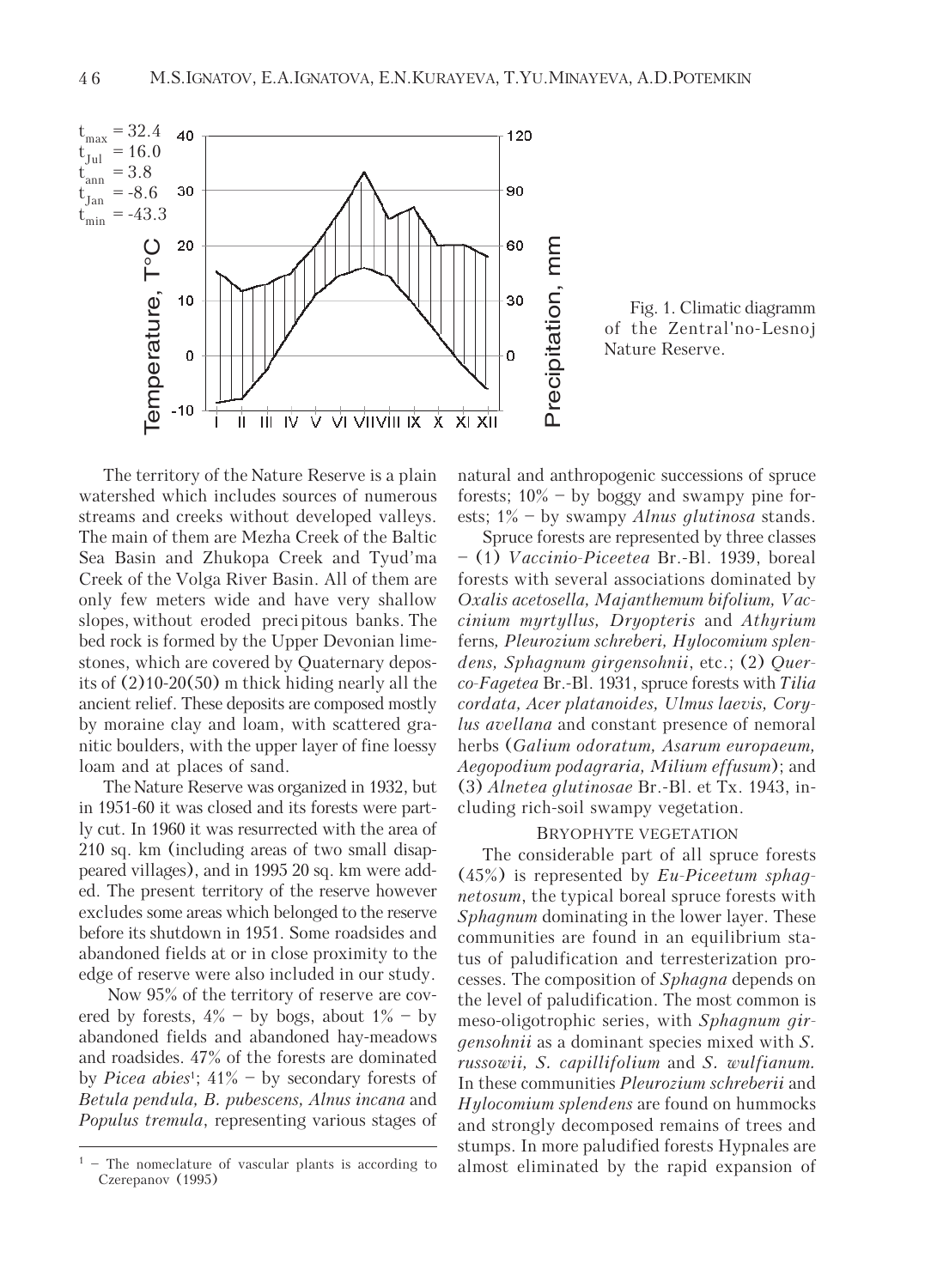S. angustifolium, S. magellanicum and S. flexuosum, while species of Sphagnum sect. Acutifolia are shifted to drier places (hummocks, etc.). In the mesotrophic and eutrophic paludified forests the flat places and depressions have rather poor moss cover (not more than 15 %), of Calliergon cordifolium, Calliergonella cuspidata, Brachythecium rivulare, etc.; on hummocks are S. squarrosum, S.palustris and S. teres.

In spruce forests of nemoral structure and with rather well-developed herbaceous layer bryophytes are confined mostly to the strongly decomposed wood. In such habitats Brachythecium oedipodium, Rhytidiadelphus squarrosus var. calvescens, R. triquetrus, Cirri phyllum piliferum, Plagiomnium elli pticum, Plagiochila porelloides, Pleurozium schreberi, Hylocomium splendens, Climacium dendroides, Rhodobryum roseum are the most common; in more wet places – Brachythecium rivulare and Calliergon cordifolium, which are especially abundant along wet trails (with Plagiomnium ellipticum, P. medium, Rhytidiadelphus squarrosus).

Commonly occurring under upturned roots of windfall trees Atrichum flavisetum, Dicranella heteromalla, Ceratodon purpureus, Polytrichastrum spp., Schistostega pennata.

 The epiphytic bryoflora on trunks of Picea and Betula is rather poor and composed of a few acidophilous species – Dicranum scoparium, Orthodicranum montanum, Hypnum pallescens, Sanionia uncinata, etc.). Epiphytes of aspen are more numerous; especially abundant are Neckera pennata (at 1-10 and more meters above ground) and Homalia trichomanoides (at 0 to 1 m); also very common are Orthotrichum speciosum, Pylaisiella polyantha, Serpoleskea subtilis and Radula complanata; O. obtusifolium, Ulota crispa and Pylaisiella selwynii are not so common, but in most places of the reserve with aspen stands they could be found. Isothecium alopecuroides, Anomodon longifolius and Leucodon sciuroides were found only once. In the lower 1-1.5 m of aspen trunk are common Brachythecium reflexum, B. salebrosum, Plagiomnium cuspidatum, Sanionia uncinata, Hypnum pallescens, etc., and also some species, which typically grow on the forest floor: Climacium dendroides, Rhytidiadelphus triquetrus, Eurhynchium pulchellum, E. angustirete, Mnium stellare, Thuidium philibertii.

Broad-leaved trees, especially Acer platanoides and Ulmus scabra are similar to Populus *tremula* in epiphyte composition, but somewhat poorer, probably because these trees are much rarer in the reserve.

On fallen logs at earlier stages of decay Sanionia uncinata and Callicladium haldani*anum* are especially abundant; later  $-Plaqio$ thecium laetum, Tetraphis pellucida, Chiloscyphus profundus, Ptilidium pulcherrimum, Calypogeia spp. and also species which occur on litter (Brachythecium oedipodium, etc.).

In the large concentric oligotrophic raised bogs many species of *Sphagna* occur: (1) on hummocks in the younger parts of hummock-hollow complexes – S. angustifolium and S. magellnicum; (2) on hummocks in the older parts of these complexes and on northern slopes  $-S.$  fuscum, and rarely S. rubellum; (3) in wet hollows of the upper part of the slope – S. *fallax*; (4) in relatively drained hollows in the middle of slope is characteristic S. balticum, and in more wet hollows  $-S$ . majus, S. cuspidatum and Cladopodiella fluitans; the two latter species also prefer unforested hummockhollow complexes; (5) in the lower part of slopes in hollows with high water level and pools with mesotrophic conditions there are common S. cuspidatum and S. jensenii.

Interesting is the very rare occurrence of Ambly stegiacean pleurocarps in bogs: Calliergon stramineum, Drepanocaldus aduncus, Warnstorfia exannulata, and W. fluitans have been found in a very few places.

There are very few springy fens with scattered black alder, but they are very interesting, since only there have been found Tomentypnum nitens and Helodium blandowii.

As usual in Central Russia, open places such as bare soil along roads and abandoned fields are rather rich in bryophytes (Anthoceros agrestis, Pohlia annotina-group, Atrichum tenellum, Barbula spp., Dicranella spp., Trematodon ambiguus, Pottia truncata, Philonotis fontana, Scapania curta, S. irrigua, etc.).

On granitic boulders Brachythecium populeum, Schistidium apocarpum, Racomitrium heterostichum, Grimmia muehlenbeckii are especially common, more rare are Hedwigia ciliata, Grimmia ovalis, Racomitrium microcarpon; on shaded rocks in forests mosses are usually not so interesting, here occur such widespread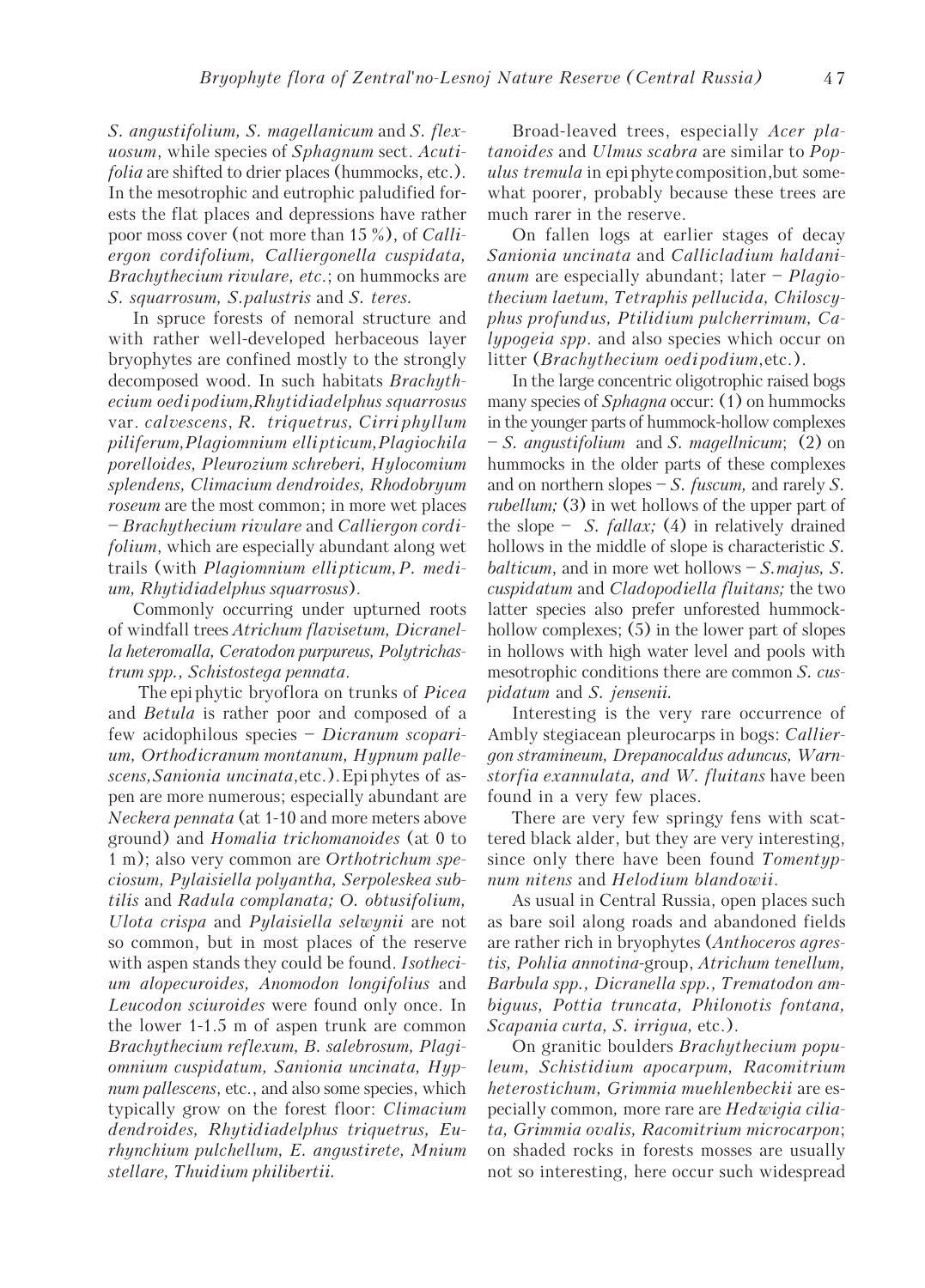## species as Sanionia uncinata, Hypnum pallescens, Dicranum scoparium, etc.

In streams Fontinalis antipyretica and Scapania undulata are very common, and along banks Conocephalum conicum is also common.

### HISTORY OF STUDIES

In 1938 the bryophytes of the reserve were studied by V. F. Medvedskaya-Romanenko. Some species of hepatics from her collections were reported by T. T. Trofimov (1948), who referred to her manuscript. Unfortunately these studies found no further developement and the manuscript of Medvedskaya-Romanenko also disappeared in time of the Second World War. Fortunately in 1996 her collection was found in the herbarium of the Zentral'no-Czernozemnyj Nature Reserve in Kursk. There is no explanation how this collection came there. Now it is deposited in the Herbarium of the Moscow University (MW). Specimens from this collection are of great interest, since they allow the confirmation of records of some very rare species in the flora of Central Russia. Specimens of hepatics from this collection were revised by Potemkin, of mosses – by Ignatov. The collection contains mostly one specimen of each species. Labels are headed by Komarov Botanical Institute (LE), and judging from the very low percent of incorrect identifications, Medvedskaya-Romanenko was extensively consulted in this institution, but no direct evidences of this have been found.

In the 1970s studies concerned mostly hepatics: in 1970-72 extensive collections were made by M. P. Akhminova and in 1976 by A. L. Zhukova. In their publications (Akhminova, Zhukova, 1976; Zhukova, 1978) 46 species were reported, including 5 species reported by Trofimov (1948). Collections of Akhminova and Zhukova are in Komarov Botanical Institute (LE), but in fact only selected specimens were deposited in the main collection of this herbarium, so for some species we were unable to find any voucher specimens. Some of these species were found in other localities in neighboring regions and can be assumed as rare species, not found by us due to their rarity: Cephalozia loitlesbergeri, Cephaloziella rubella, Chiloscyphus minor, Fossombronia wondrachekii, Tritomaria exsectiformis.

However some other species have never been found near the Zentral'no-Lesnoj Reserve, and in view of the absence of voucher specimens, can be considered as doubtful: Calypogeia trichomanis, Chiloscyphus latifolius, C. cuspidatus, Scapania uliginosa, etc. These species are commented upon in a special chapter after the main list.

Akhminova also collected moss specimens, which are presented in the Herbarium of Komarov Botanical Institute.

In the 1985 M. S. Botch and E. O. Kuzmina studied Sphagna in the reserve. Their collection is deposited in the herbarium of Zentral'no-Lesnoj Reserve and were used for the present study. In the late 1980s and 90s numerous specimens were collected in the course of geobotanical studies by Minayeva and Kurayeva (collections in the herbarium of the reserve and in MW), Ignatov (collections in MW).

## CHANGES IN THE BRYOPHYTE FLORA IN 60 YEARS

Some species of mosses are absent in the collection of Medvedskaya-Romanenko, but they certainly grew in the reserve at that time (Brachythecium rivulare, Bryum argenteum, Plagiomnium ellipticum, etc.). Though this collection is rather complete, these species were occasionally not included in it. Some weedy species may have recently appeared (Atrichum tenellum, Barbula unguiculata, Eurhynchium hians, Campylium chrysophyllum, Dicranella schreberiana, Didymodon fallax, Physcomitrium pyriforme, Pohlia andalusica, P. annotina, P. bulbifera), but we have insufficient information about this.

Pylaisiella selwynii probably also appeared in the reserve rather recently  $-$  it is quite probably that this species expanded its distribution in XX centure due to the increasing of aspen stands in South and Middle taiga of Central Russia.

More interesting are the species absent from recent studies but present in collections of Medvedskaya-Romanenko and/or collections of Akhminova & Zhukova. Several groups can be recognized:

1. Epixylic hepatics. We failed to find two species found only by Medvedskaya-Romanenko – Bazzania tricrenata, Di plophyllum taxifolium, and several species reported by Akhminova and Zhukova – Anastrophyllum hellerianus, Cephalozia connivens, Lophozia ascendens, Tritomaria exsectiformis. We have no explanation of their apparent absence during the recent studies. There are many places with rather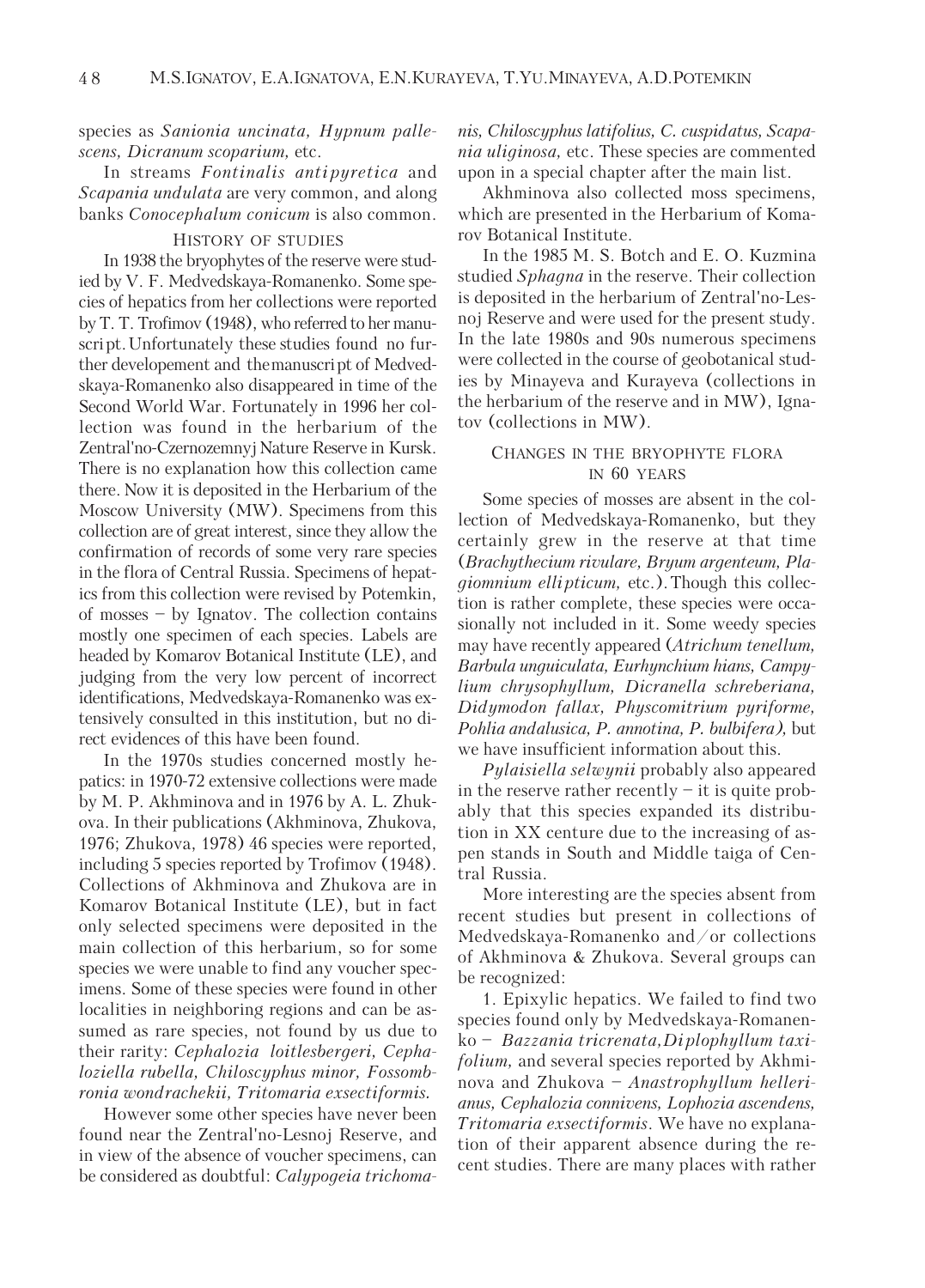rich hepatic flora (especially in swampy alder forests). The fact that old-cut conifer forests differ from virgin conifer forests primarily by the declining of epixylic hepatics has also been reported from different parts of the world (cf. Norris, 1990).

2. Anomodon viticulosus [not found] and Leucodon sciuroides [found only once] – these species occur in Central Russia in old broadleaved forests and also on trunks of Populus tremula. Important to mention, that both Anomodon and Leucodon abruptly decreased in the neighboring Moscow Province during the twentieth century (Ignatov & Ignatova, 1990). The decreasing of these species is likely a result of extensive clear-cuttings in 1950s. Some other species clearly belong to this group, Isothecium alopecuroides, Anomodon longifolius, and probably also Metzgeria furcata. They were not found by Medvedskaya-Romanenko and found in recent years, but on only a single trunk each.

Hypnum vaucheri probably also belongs to this group – this species is extremely rare in Central Russia: in the taiga zone of lowland it is the only locality.

3. Hamatocaulis vernicosus occurs in Central Russia on wet meadows and in minerotrophic bogs - habitats becoming much rarer in recent time in Central Russia (cf. Ignatov, Ignatova, 1990). Probably it grew with Tomentypnum, but now the latter species occurs in very small quantity in alder fen.

### BRYOPHYTE FLORA

The species, which identifications have not been confirmed by the authors, are marked by "—" before their names. For rare species the number of quadrate (qu.) where they were found is indicated. Abbreviations: MR – collection of Medvedskaya-Romanenko (1938, MW); AZ1976 – Akhminova & Zhukova, 1976; Z1978 – Zhukova, 1978 (LE); A1983 – Akhminova, 1983; BK1985 - Sphagnum collections of Botch and Kuzmina (herbarium of the reserve); 1990s – collections of Ignatov (MW), Kuraeva (MW) and Minaeva (MW), identified mostly by Ignatov & Ignatova (mosses excl. Sphagnum), Minaeva (Sphagnum) and Potemkin (hepatics).

#### HEPATICAE

Anastrophyllum hellerianum (Nees ex Lindenb.) Schust. – Z1978: on decaying logs and soil in spruce and pine forests.

- A. minutum (Schreb.) Schust. MR1938: on rotten log.
- Aneura pinguis (L.) Dum. Z1978: in Alnus glutinosa forest, on soil; 1990s: on decaying wood in swampy alder stand, rare.
- Anthoceros agrestis Paton  $(A.$  punctatus auct.) AZ1976; Z1978; 1990s: on soil in abandoned field ("Stulovskoye").
- Barbilophozia attenuata (Mĺrt.) Loeske MR1938: spruce forest with Sphagnum, associated with Orthodicranum montanum; AZ1976: spruce forest with Sphagnum and Vaccinium myrtillus, on strongly rotten log.
- B. barbata (Schmid. ex Schreb.) Loeske MR1938: rotten log.
- Bazzania tricrenata (Wahlenb.) Lindb. MR1938: on rotten log, 5.VIII.1938 (with Anastrophyllum minutum).
- B. trilobata (L.) S. Gray AZ1976: Z1978: in mesic and boggy spruce forests on soil, rotten logs and trunk bases; 1990s: spruce forest with Sphagnum and Vaccinium myrtillus, base of Betula trunk.
- Blasia pusilla L. MR1938: banks of creeks and streams; AZ1976 & Z1978: on bare soil near roads, peat, in dry ponds, swampy and mesic forests; 1990s: common along wet forest roads, on soil.
- Blepharostoma trichophyllum (L.) Dum. MR1938: on rotten log; AZ1976 & Z1978; 1990s: widespread in almost all types of forests on rotten logs and sometimes at base of trunks.
- Calypogeia integristi pula Steph. MR1938 (as C. neesiana): on rotten log of spruce and among Sphagna with Cephalozia lunulifolia; Z1978 (as C. neesiana?): boggy spruce and pine forests, on soil; 1990s: common in alder and spruce forests and edges of bogs, on rotten wood of stumps and logs, on soil under upturned roots and tree-base hummocks (in alder swamps).
- C. muelleriana (Schiffn.) K. Muell. MR1938, on rotten logs; AZ1976 & Z1978 (as C. trichomanis p.p.); 1990s: in all types of spruce forests, alder swamps and in boggy pine forest on rotten logs and soil under upturned roots.
- C. suecica (H. Arnell & J. Perrs.) K. Muell. Z1978 (as C. trichomanis p.p.); 1990s: on strongly rotten logs (qu. 74, 79).
- Cephalozia bicuspidata (L.) Dum. MR1938: on rotten log; 1990s: not rare in *Sphagnum* bogs and alder swamps, on peat under upturned roots and on rotten wood.
- C. connivens (Dicks.) Lindb. AZ1976: on rotten logs in rather mesic spruce forests with Lophozia ascendens, L. incisa, Nowellia, Blepharostoma; Z1978: in wet and mesic spruce forests and in boggy pine forest on rotten logs.
- –C. loitlesbergeri Schiffn. Z1978: on soil in Al-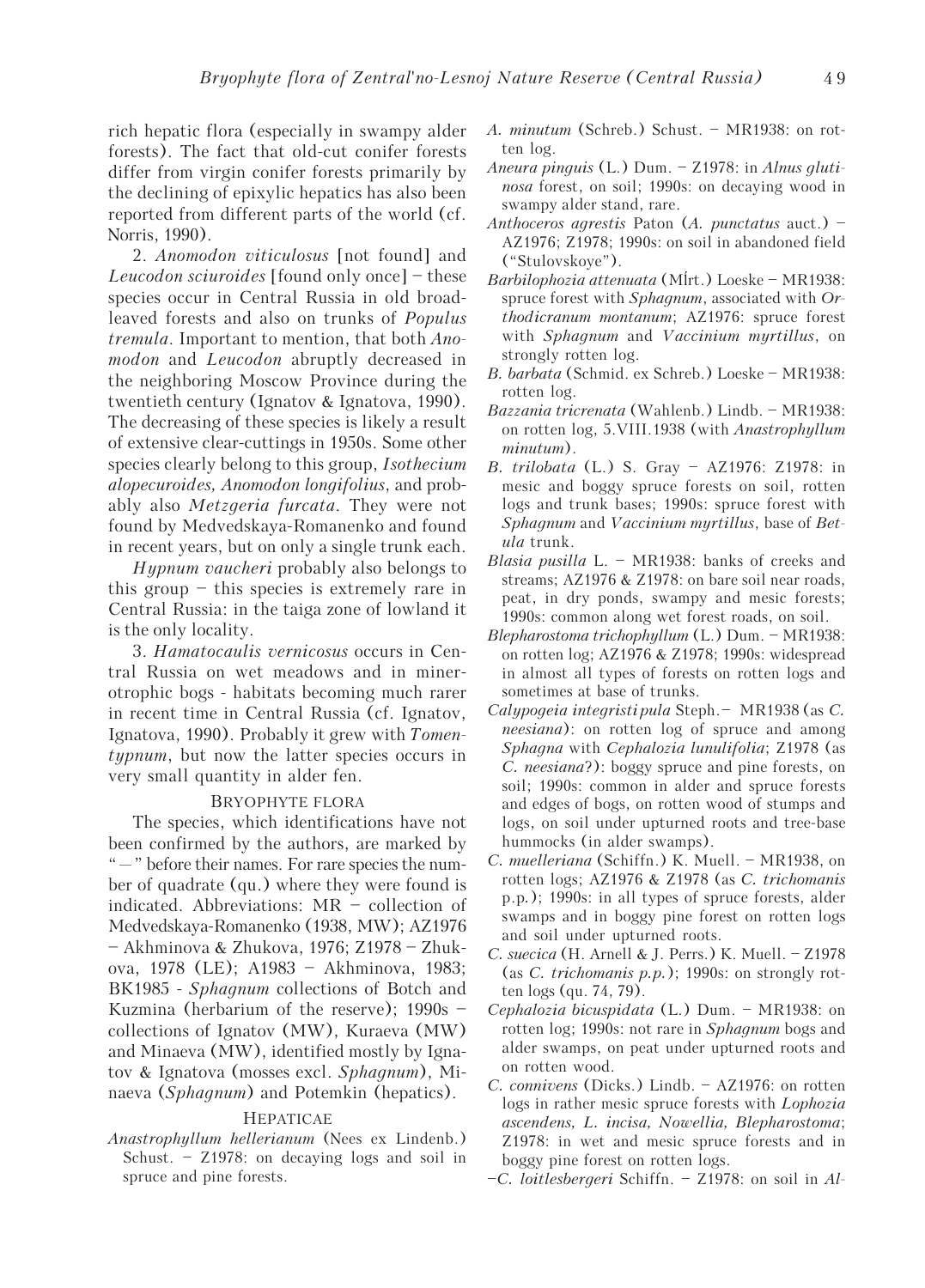nus glutinosa forest. The occurrence of this species in the reserve is very likely.

- C. lunulifolia (Dum.) Dum. (incl. C. affinis Lindb. ex Steph.) – MR1938: among Sphagna with Calypogeia integristipula; AZ1976: moist and mesic spruce forests, on rotten logs; Z1978: in all types of spruce forests and in boggy pine and Alnus glutinosa forests on rotten logs; 1990s: in mesic and boggy spruce and mixed forests, rather rare. Differentiation of C. affinis from C. lunulifolia is based primarily on their sex distribution (autoicous vs. dioicous). When plants are sterile, their correct identification is impossible because of virtually no reliable distinctions exist (cf. Schuster 1974), so C. affinis is included here into synonymy of C. lunulifolia.
- C. pleniceps (Aust.) Lindb. Z1978 (as C. affinis p.p. & C. connivens p.p.) and 1990s: spruce forest near small stream, on rotten wood (qu. 72).
- –Cephaloziella rubella (Nees) Warnst. Z1978: on soil in spruce forest with Vaccinium myrtyllus. The occurrence of this species in the reserve is very likely.
- –Chiloscyphus minor (Nees) Engel et Schust. Z1978: on rotten wood in mixed spruce forest and on wood bridge. The occurrence of this species in the reserve is very likely.
- Ch. polyanthos (L.) Corda (incl. Ch. pallescens (Ehrh.) Dum. & Ch. fragilis (A.Roth) Schiffn.) – MR1938: on bark of Alnus glutinosa and on soil along stream; AZ1976: wet meadows, dry creek beds, rotten wood; Z1978: also in swampy alder and spruce forests; 1990s: rather common in wet spruce and alder forests, along streams and creeks, on soil, in deep to moderate shade. Extensive overlapping of variability ranges of northern species of Chiloscyphus s.str. and absence of reliable qualitative criteria for their differentiation persuade us to follow I. Jarvinen (1983) and distinguish the only species, Ch. polyanthos.
- Ch. profundus (Nees) Engel et Schust. (= Lophocolea heterophylla (Schrad.) Dum.) – MR1938: rotten log near stream; AZ: 1976; Z1978 (also as Lophocolea bidentata); 1990s: very common on rotten logs in forests, rare on litter. Investigation of numerous specimens attributed by Zhukova (1978) to Lophocolea bidentata showed that they represent xylicolous and/or sciophylous phases of the exceedingly polymorphous Ch. profundus.
- Cladopodiella fluitans (Nees) Buch MR1938: in spruce forest with Sphagna (27.IX.1938); 1990s: in hollows of Staroselsky Mokh and Katin Mokh bogs.
- Conocephalum conicum (L.) Und. MR1938: creek banks; AZ1976 & Z1978: in dry bed of Mezha Creek; 1990s: on banks of creek, dry stream bed and in springy alder bog.
- Di plophyllum taxifolium (Wahlenb.) Dum. MR1938: on rotten log, 5.VIII.1938.
- –Fossombronia wondraczekii (Corda) Dum ex Lindb. – AZ1976 & Z1978: along edge of arable field and near trail across meadow. The occurrence of this species in the reserve is very likely.
- Frullania dilatata (L.) Dum. MR1938: Picea + Vaccinium myrtyllus forest, on Sorbus trunk; AZ1976 (as Frullania sp.) & Z1978: on trunk of Populus tremula in spruce forest; 1990s: mesic spruce forest, on maple trunk, in single locality (qu. 93).
- Jamesoniella autumnalis (DC.) Steph. MR1938: on bark of aspen log and on decorticated logs; AZ1976: mesic spruce forests, on rotten log, and also on sandy soil; 1990s: mixed spruce forests, at bases of aspen trunks, sporadically.
- Jungermannia caespiticia Lindenb. 1990s: in abandoned fields and cuvettes, on soil. It is quite probable that AZ1976 & Z1978 have reported this species as Plectocolea obovata. This species is superficially very similar to J. caespiticia and P. obovata was reported from the same habitats where J. caespiticia grows now. No specimens identified as P. obovata were found in LE.
- Kurzia pauciflora (Dicks.) Grolle MR1938: Staroselsky Mokh, with Sphagnum balticum in Carex-Sphagnum community.
- Lepidozia reptans (L.) Dum. MR1938: rotten logs; AZ1976 & Z1978: common in all types of forests; 1990s: common on rotten logs in forests and occasionally on bark of alive trees.
- Liochlaena lanceolata Nees (= Jungermannia leiantha Grolle) – Z1978: Alnus glutinosa forest, on rotten log; 1990s: on rotten wood in only one alder swamp, but rather abundant there (qu. 97).
- Lophozia ascendens (Warnst.) Schust. AZ1976: mesic spruce forests, on rotten logs.
- L. bicrenata (Hoffm.) Dum. 1990s: in abandoned field, on soil.
- L. incisa (Schrad.) Dum. MR1938: on rotten log; AZ1976: wet and mesic spruce forests, on rotten logs.
- L. longidens (Lindb.) Macoun AZ1976: mesic spruce forests, on rotten logs; 1990s: birch forest near stream, on old log, rather rare.
- L. ventricosa (Dicks.) Dum. MR1938; AZ1976: mesic spruce forest, on rotten log; 1990s: rare, on rotten wood in alder swamp (qu. 97).
- Marchantia polymorpha L. s. l. MR1938: near Mezha Creek among Carex vesicaria; AZ1976 (also as M. aquatica): in wet and secondary places and in dry bed of Mezha Creek; 1990s: common on disturbed places (roads, clear-cuttings), also in springy mire on bare peat, along creeks, meadows.
- Metzgeria furcata (L.) Dum. 1990s: mixed forest, on trunk of aspen, one collection (qu. 92).
- Mylia anomala (L.) Dum. MR1938: on Sphagna at bases of spruce trees; 1990s: hummocks in oligotrophic bogs.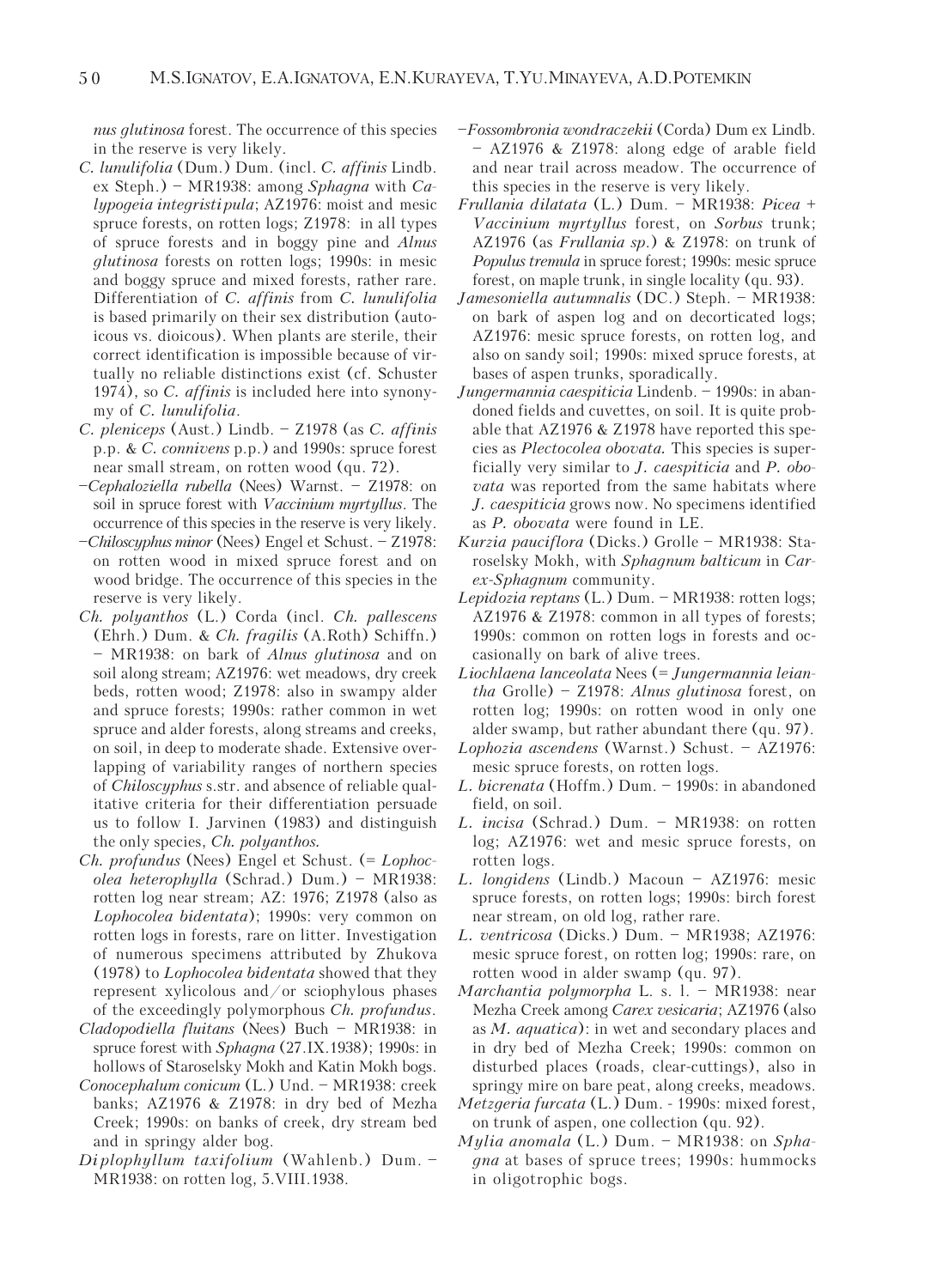- Nowellia curvifolia (Dicks.) Mitt. MR1938: decorticated rotten logs; AZ1976: mesic spruce forests, on rotten logs; 1990s: on rotten wood in flood plain forest of small Mezha tributary; in mesic spruce forests.
- Pellia endiviifolia (Dicks.) Dum. 1990s: alder swamps and wet sides of meadows, on soil, sporadic.
- $-P.$  epiphylla (L.) Corda AZ1976: dry creek bed, dry log with alluvium, bare soil under upturned roots of trees in spruce forest; Z1978: on soil and rotten logs in forests, creek banks and abandoned fields.
- P. neesiana (Gott.) Limpr. MR1938: banks of creeks and streams in forest; AZ1976: in spruce forests on bare soil and on disturbed places; 1990s: common in creek beds and bare soil in different types of forests.
- Plagiochila asplenioides (L.) Dum. s.l. (incl. P. porelloides (Torrey ex Nees) Lindenb., P. major (Nees) S. Arnell) – MR1938: on moist soil, on rotten logs in spruce forests and near Mezha Creek; AZ1976 & Z1978: widespread in different types of forests; 1990s: common in spruce forests and  $fern + Filipendula ulmaria$  meadows, on soil, litter and decaying wood.
- Ptilidium pulcherrimum (G. Web.) Vaino MR1938: on bark of fallen trunks; AZ1976 & Z1978: common everywhere in the reserve on trunks and rotten logs; 1990s: very common on trunks and rotten logs in forests, occasionally also on granite boulders in meadows.
- Radula complanata (L.) Dum. MR1938: on bark of leafy trees; AZ1976 & Z1978; 1990s: common on aspen (rarer on Ulmus, Acer, Tilia) trunks in various types of forests, mostly dominated by spruce.
- Riccardia latifrons (Lindb.) Lindb. MR1938: on rotten logs (as  $R.$  multifida and  $R.$  sinuata); AZ1976: mesic spruce forest, on soil with Blasia and Calypogeia muelleriana; 1990s: rotten log, rare (qu. 79).
- R. palmata (Hedw.) Carruth. MR1938: on rotten logs.
- Riccia fluitans L. 1990s: flood plain of Tudovka River, old river bed: on clayish bar and in water.
- R. glauca L. 1990s: abandoned field ("Stulovskoye"), on soil.
- $-R.$  sorocarpa Bish. Z1978: abandoned field, on soil.
- Scapania apiculata Spruce MR1938: on rotten decorticated logs (2 collections); 1990s: on rotten log in mixed forests (glade between quadrates 74 and 89).
- S. curta (Mart.) Dum. AZ1976: on Trifolium field; Z1978: abandoned fields; 1990s: in abandoned field, on forest edge, in cuvettes, on soil.
- S. *irriqua* (Nees) Nees Z1978: in mixed spruce forest on soil and rotten logs; 1990s: wet meadows and cuvettes, on soil.
- S. undulata (L.) Dum. MR1938, somewhat rotten tree branches at banks of Mezha Creek; AZ1976 & Z1978; 1990s: in dry creek beds, on soil, gravel and rotten logs, common in Mezha Creek Basin.
- Trichocolea tomentella (Ehrh.) Dum. 1990s: swampy Alnus glutinosa forest, on wet peat among hummocks, very rare (qu. 55).
- –Tritomaria exsectiformis (Breidl.) Schiffn. ex Loeske – AZ1976 & Z1978: mesic spruce forest, on rotten log.

## **MOSSES**

- Abietinella abietina (Hedw.) B.S.G. MR1938: wet depressions near a creek; 1990s: dry edge of Betula forest (98 qu.).
- Amblystegium serpens (Hedw.) B.S.G. MR1938: rotten log, on trunk; 1990s: on trunks of Ulmus, Populus, Betula, dry fallen logs, on granite boulders – relatively rare species, almost absent in boreal forests.
- A. varium (Hedw.) Lindb. 1990s: grows in the similar habitats and sometimes with the previous species, but occurs rarer. Found in swampy blackalder and spruce forests and in wet meadow.
- Anomodon longifolius (Brid.) Hartm. 1990s: the only collection in lower part of aspen trunk (h – 0.3-0.7 m) in old aspen stand in 89 qu.
- A. viticulosus (Hedw.) Hook. et Tayl. MR1938: on maple trunk with Leucodon.
- Atrichum flavisetum Mitt. MR1938: under upturned roots; 1990s: under upturned roots in all types of forests.
- A. tenellum (Roehl.) B. S. G. 1990s: on bare soil in abandoned fields, wet meadows, cuvettes, vertical banks of rut of forest-road; relatively rare.
- A. undulatum (Hedw.) P. Beauv. MR1938: on soil; 1990s: on bare soil (often of old dig-outs of moles) and sometimes also on rotten logs in spruce and alder forests, at forest edges and along trails. Sometimes grows on soil under upturned roots of trees in secondary forests, but in this habitat much rarer than A. flavisetum.
- Aulacomnium palustre (Hedw.) Schwaegr. MR1938: complex spruce forest; on meadow near Fedorovskoye; 1990s: widespread in Sphagnum bogs, in wet spruce forests (especially in Sphagnum and Vaccinium myrtyllus types), along wet roads and cuvettes, in wet meadows; common.
- Barbula convoluta Hedw. 1990s: rare on soil near banks of roads and bridges (with calcareous or concrete material nearby).
- B. unguiculata Hedw. 1990s: rare on soil in abandoned field and soil banks of roads.
- Brachythecium albicans (Hedw.) B.S.G. 1990s: relatively dry forest edges, on soil and granitic boulders.
- B. mildeanum (Schimp.) Schimp. ex Milde MR1938: on rotten log; 1990s: on wet soil in meadows and abandoned fields.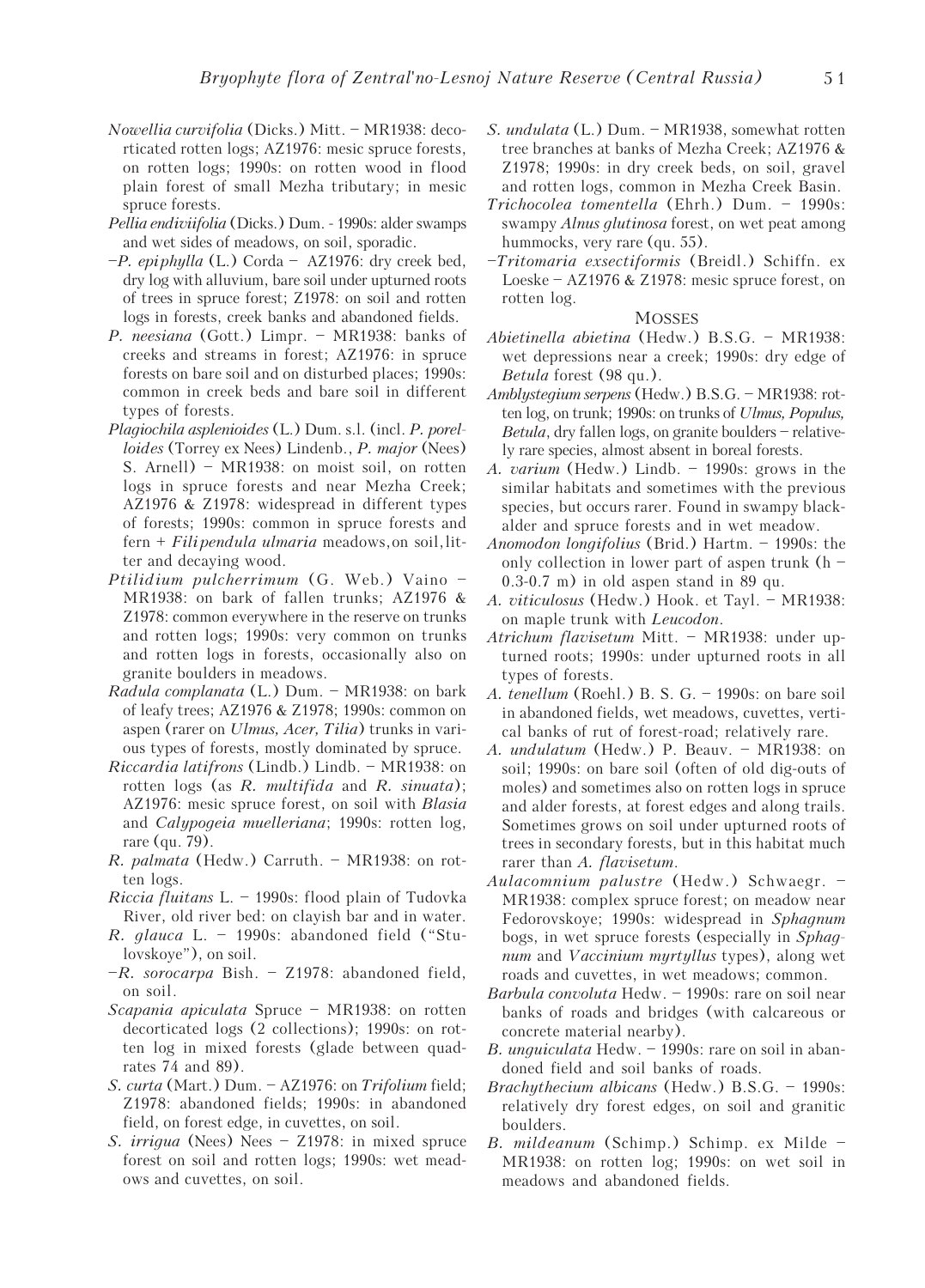- B. oedi podium (Mitt.) Jaeg. MR1938: Picea +Oxalis forest; 1990s: very common in different types of spruce forests, on soil, rotten logs and trunk bases.
- B. populeum (Hedw.) B. S. G. 1990s: on granitic boulders in both open and shaded places; occasionally at tree bases.
- B. reflexum (Starke) B. S. G. MR1938: in many types of forests on litter and on trunk bases; 1990s: very common in spruce and alder forests on litter, fallen logs, trunk bases.
- B. rivulare B.S.G. 1990s: widespread in wet forests, meadows, near springs, along trails and roads, on soil, peat and on fallen log covered by alluvium.
- B. roteanum De Not. 1990s: on aspen trunks in mixed forests. Collected in few places, but probably has wider distribution.
- B. rutabulum (Hedw.) B. S. G. MR1938: wet clearcutting, at bases of stumps; 1990s: rare in spruce and alder forests, on moist soil and rotten logs, rather rare.
- B. salebrosum (Web. et Mohr) B.S.G. MR1938: on soil in mesic spruce forest, on clear-cutting; 1990s: very common on rotten logs and trunk bases in spruce forests and occasionally also on soil in mesic meadows and forests and on boulders.
- B. starkei (Brid.) B.S.G. 1990s: on decaying wood and litter in spruce forests and  $ferns+Fili$  pendula meadows.
- B. velutinum (Hedw.) B.S.G. 1990s: in spruce forests on rotten logs, litter and soil, sometimes in ferns+*Filipendula* meadows and at base of aspens.
- Bryum algovicum Sendtn. ex C. Muell. 1990s: abandoned field ("Stulovskoye"), on soil.
- B. argenteum Hedw. 1990s: along roads and on granitic boulders, relatively rare.
- B. caespiticium Hedw. MR1938: forest plantation; 1990s: on rather dry meadows and secondary places.
- B. pallens Sw. 1990s: wet soil in secondary places.
- B. pallescens Schleich. ex Schwaegr. 1990s: one collection from cuvette.
- B. pseudotriquetrum (Hedw.) Gaertn. et al. MR1938: banks of Mezha Creek, meadow near Fedorovskoye (with B. weigelii); 1990s: swampy spruce and alder forests, springy mires, wet places in flood valleys and in secondary places (roads, cuvettes); scattered.
- B. subelegans Kindb. 1990s: rare, on trunks of aspen (qu. 92).
- B. uliginosum (Brid.) B.S.G. 1990s: abandoned field, on soil.
- B. weigelii Spreng. MR1938: meadow near Fedorovskoye (with B. pseudotriquetrum).
- Callicladium haldanianum (Grev.) Crum MR1938: rotten logs; 1990s: relatively common

in mesic mixed spruce forests, on fallen logs and bases of Populus, Betula, Salix; more rare in boggy oligotrophic forests.

- Calliergon cordifolium (Hedw.) Kindb. MR1938: spruce+alder forest with *Fili pendula*; 1990s: alder, spruce and pine swamps and wet meadows, common throughout the reserve.
- C. giganteum (Schimp.) Kindb. MR1938: spruce+alder forest with *Filipendula*; 1990s: in flood valley of small creeks, in wet bogging meadows, occasionally in alder swamps; relatively rare.
- C. stramineum (Brid.) Kindb. 1990s: among Sphagnum and on peat under upturned roots of fallen pines in big peat bogs and sometimes on soil in wet spruce forests and old clear-cuttings.
- Calliergonella cuspidata (Hedw.) Loeske MR1938: opening in the forest and along streams, also meadow near Fedorovskoye; 1990s: in springy mires, alder swamps, wet meadows and abandoned field, along trails in forests; very common.
- C. lindbergii (Hedw.) Hedenaes 1990s: in rather open forests, edges of forest, meadows; on soil, occasionally on boulders and bases of trunks, sporadically.
- Campylium chrysophyllum (Brid.) J. Lange 1990s: found only once on soil in abandoned field ("Stulovskoye").
- C. sommerfeltii (Myr.) J.Lange 1990s: in forests on rotten wood and sometimes on soil nearby, also on soil on slopes to the bed of a small temporary creek and soil under upturned roots of fallen trees.
- C. stellatum (Hedw.) C.Jens. 1990s: on alder swamp in Kvashenka Creek and in wet cuvettes of road; only two localities.
- Ceratodon purpureus (Hedw.) Brid. MR1938: open places; 1990s: very common on dry soil in wind-fall areas, also in forests under upturned roots, on soil and boulders in meadow, in abandoned fields, along roads and other disturbed places.
- Cirriphyllum piliferum (Hedw.) Grout MR1938: wet types of vegetation; 1990s: very common throughout reserve in spruce and alder forests and in ferns+Filipendula meadows, on soil, litter, and old decaying logs.
- Climacium dendroides (Hedw.) Web. et Mohr MR1938: Picea+Alnus incana+Filipendula+Calliergon cordifolium; 1990s: common in wet spruce and alder forests and in meadows, occasionally in mesic forests; on soil, boulders, rotten logs, bases of trunks (especially on aspen).
- Cratoneuron filicinum (Hedw.) Spruce MR1938: on calcareous rocks near springs; 1990s: one locality: in springs at bank of Zhukopa Creek.
- Dichelyma falcatum (Hedw.) Myr. MR1938: In Mezha Creek, on fallen logs.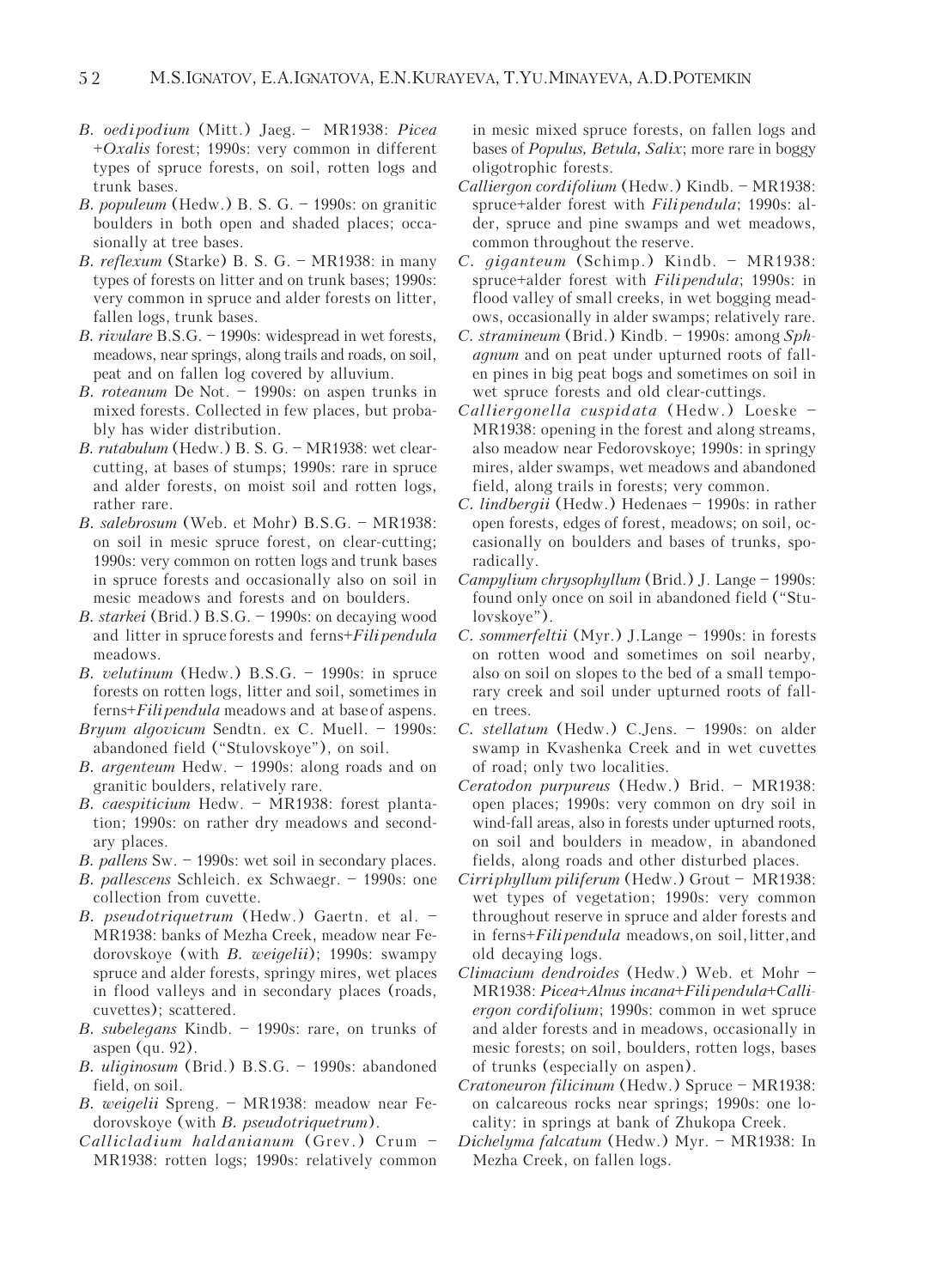- Dicranella cerviculata (Hedw.) Schimp. 1990s: in Sphagnum bogs and swampy spruce forests, under upturned roots; rare.
- D. heteromalla (Hedw.) Schimp. MR1938: at Betula bases and under upturns in forest, on plots near laboratory; 1990s: occurs on most soil blocks under upturned roots of fallen trees, in all types of forests.
- D. rufescens (Dicks.) Schimp. 1990s: one collection in cuvette.
- D. schreberiana (Hedw.) Hilp. 1990s: Fedorovskoye, on soil in cuvette and in disturbed places at forest edge.
- D. subulata (Hedw.) Schimp. 1990s: [has not been not found in the reserve, but collected in wet cuvette of a road near Vysokoye, 12 km from Fedorovskoye, so it is expected in reserve soon]. This locality is the first in Tver Province and neighboring regions.
- D. varia (Hedw.) Schimp. 1990s: in abandoned fields and cuvettes, on bare loamy soil.
- Dicranum bonjeanii De Not. MR1938: meadow near Fedorovskoye; [1990s: has not been found in the reserve, but collected in wet cuvette of a road near Vysokoye, 12 km from Fedorovskoye].
- D. fragilifolium Lindb. 1990s: the only locality in swampy spruce forest, on rotten log (92 qu.).
- D. fuscescens Turn. MR1938: on rotten logs, stumps, tree bases in spruce forests; 1990s: in different types of boreal spruce forests, typically at bases of Betula trunks, and sometimes rotten logs; sporadically.
- D. polysetum Sw. MR1938: in forest; 1990s: sporadically on soil, hummocks, stumps and rotten logs in spruce and swampy alder forests, typically in small quantity.
- D. scoparium Hedw. MR1938: Picea+Oxalis forest, on soil; 1990s: very common in all types of forests on rotten logs, trunks of both leafy and conifer trees, on soil and granitic boulders.
- Didymodon fallax (Hedw.) Zander 1990s: in abandoned fields, strongly trampled places in meadows, cuvettes of roads; on soil.
- Ditrichum cylindricum (Hedw.) Grout MR1938: open place in forest plantation; 1990s: sporadically in abandoned fields, along roads, under upturned roots of trees in windfalls, on bare soil.
- D. pusillum (Hedw.) Hampe 1990s: in abandoned fields, disturbed edges of forests and cuvettes of roads, on soil banks, sporadically.
- Drepanocladus aduncus (Hedw.) Warnst. 1990s: in flood valleys of small creeks and streams in the reserve, rather rare; more common in buffer zone of the reserve in wet meadows and disturbed places.
- Eurhynchium angustirete (Broth.) T. Kop. MR1938: at bases of aspen; 1990s: mesic spruce

forest, along trails, mixed stands in flood valleys; on litter, sporadically and occasionally on bases of aspens.

- E. hians (Hedw.) Sande Lac. 1990s: few localities: in mesic *Alnus incana* forest, on boulder; along a road at border of forest and grazed meadow; meadows in flood valley of Zhukopa Creek.
- E. pulchellum (Hedw.) Jenn. MR1938: Picea +Oxalis forest, on rotten fallen branch; 1990s: mesic spruce forests, on aspen trunks; rather rare.
- Fissidens adianthoides Hedw. MR1938: at base of the bank of Mezha Creek; 1990s: several localities (36, 38, 53, 97 qu.) in black-alder swamps (on peat of hummocks at tree bases) and in moist Alnus incana forest, on soil and boulders.
- F. bryoides Hedw. MR1938: at banks of Mezha Creek; 1990s: very rare on soil under upturned roots of trees in valley of Mezha and its tributaries.
- Fontinalis antipyretica Hedw. MR1938: in Mezha Creek; 1990s: on soil and roots of trees in Mezha, Zhukopa Creeks and their tributaries with permanent or temporary flowing (in latter case creek beds are narrow and with rather abrupt banks).
- Funaria hygrometrica Hedw. MR1938: clear cutting, old fire place, in forest plantation; 1990s: on bare soil on disturbed places, both artificial and windfalls; sporadically.
- Grimmia muehlenbeckii Schimp. 1990s: on granitic boulders in different parts of the reserve (both in meadows and not very dense forests); one of the most widespread acidophylous epilithic species.
- G. ovalis (Hedw.) Lindb. 1990s: in meadow near Fedorovskoye, on granitic boulder; the single collection.
- Hamatocaulis vernicosus (Mitt.) Hedenäs MR1938: Picea+Alnus incana+Filipendula+Calliergon cordifolium.
- Hedwigia ciliata (Hedw.) Beauv. MR1938: on boulders at edge of forest; 1990s: in meadow near Fedorovskoye, on granitic boulders.
- Helodium blandowii (Web. et Mohr) Warnst. MR1938: complex spruce forest; 1990s: in the single locality in *Alnus glutinosa* swamp (36 qu.), on open springy places, on hummock.
- Herzogiella seligeri (Brid.) Iwats. 1990s: moist spruce forest, rotten wood; in few localities.
- Homalia trichomanoides (Hedw.) B.S.G. MR1938: on bark of Alnus glutinosa; A1983: epi phytic in spruce forests; 1990s: on bases of trunks of Populus tremula, Ulmus, Acer, Alnus, and Sorbus; common in many types of forests.
- Hylocomiastrum umbratum (Hedw.) Fleisch. MR1938: spruce forest with Oxalis and Majanthemum, on rotten wood; 1990s: in mixed spruce forests, on litter and rotten logs and twigs and also along forest trails; sporadically.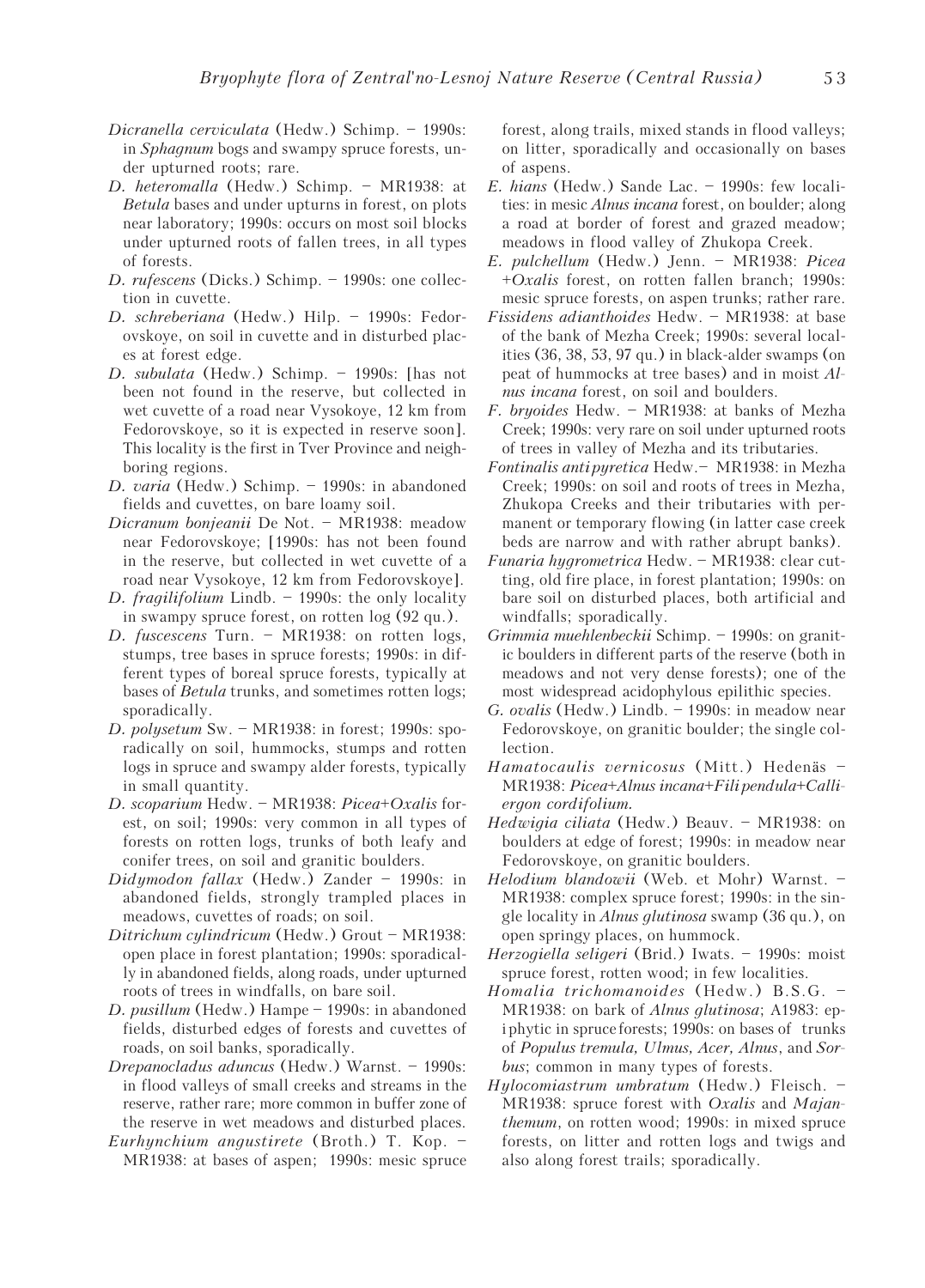- Hylocomium splendens (Hedw.) B.S.G. MR1938: rotten logs; 1990s: not rare in most types of forests, on litter, rotten logs, trunk bases.
- Hypnum pallescens (Hedw.) Beauv. MR1938: mesic spruce forest, rotten log; 1990s: in mixed forests, on bases of trunks, rather common; sometimes also on granitic boulders.
- H. vaucheri Lesq. MR1938: on rotten logs (with Syntrichia ruralis). Both species of this collection are rather xeric and usually epilithic, and grow on rotten logs only in dry and open places.
- Isothecium alopecuroides (Dubois) Isov. 1990s: mesic spruce forest, on trunk of Populus tremula, found only once (76 qu.).
- Leptobryum pyriforme (Hedw.) Wils. 1990s: in spruce forests under upturned roots of trees and in cuvette, on soil banks; sporadic.
- Leptodictyum riparium (Hedw.) Warnst. 1990s: in temporary flooded valleys of creeks and streams (92, 36 qu.).
- Leskea polycarpa Hedw. MR1938: on bark of trunks; 1990s: on willow trunk on the forest edge.
- Leucodon sciuroides (Hedw.) Schwaegr. MR1938: on maple with Anomodon viticulosus; 1990s: mesic spruce forest, on trunk of Populus tremula, found only once.
- Mnium marginatum (Hedw.) With. 1990s: one collection in dry stream bed, on soil bank (94 qu.).
- M. stellare Hedw. MR1938: at Mezha Creek bank; 1990s: several collections – in small creek valley, at base of Ulmus; in springy Alnus bog, on soil; in mesic and wet spruce forests at bases of aspen and alder trunks and under upturned roots.
- Neckera pennata Hedw. MR1938: on aspen bark, 74 qu.; A1983: epi phytic in different types of spruce forests, especially abundant in nemoral types; 1990s: common on aspen trees everywhere they are; also on Ulmus and Acer, and rare on Sorbus and Alnus; grows usually above 1 m, reaching tree crowns; sometimes occurs to 20 cm above the ground.
- Oncophorus wahlenbergii Brid. MR1938: at Betula bases; A1983: on rotten wood in different types of spruce forests.
- Orthodicranum flagellare (Hedw.) Loeske 1990s: rare, on rotten logs in wet forests, few localities.
- O. montanum (Hedw.) Loeske MR1938: Betula base; 1990s: very common in mixed and spruce forests, on rotten logs and trunk bases.
- Orthotrichum anomalum Hedw. 1990s: in meadow near Fedorovskoye, on granitic boulder.
- O. obtusifolium Brid. MR1938: on bark of Alnus glutinosa trunk; 1990s: in mixed forests, on aspen trunks; not rare, but not so common as O. speciosum.
- O. speciosum Nees MR1938: on tree bark; 1990s: on aspen trees everywhere they are, occasionally

also on Salix caprea, Acer, Ulmus, Tilia; from 1 m above ground to crown.

- Philonotis fontana (Hedw.) Brid. 1990s: in abandoned fields and cuvettes, on wet soil.
- Physcomitrium pyriforme (Hedw.) Hampe 1990s: common along wet forest roads on soil banks and open peat in peaty meadows with *Fili pendula*.
- Plagiomnium affine (Bland.) T. Kop. 1990s: scattered in mesic spruce and alder forests; on litter and old decaying logs.
- P. cuspidatum (Hedw.) T. Kop. MR1938: mesic spruce forest; 1990s: common in mesic spruce forests on soil near trunk bases and on bases of aspen and rotten logs; on aspens grows also in other types of forests; sporadic on soil in ferns +Filipendula ulmaria meadows, wet grazed meadows and cuvettes.
- P. ellipticum (Brid.) T. Kop. 1990s: very common in wet forests, meadows, swamps, secondary places (trails, roadsides, cuvettes); on soil, peat or litter, sometimes on trunk bases.
- P. medium (Bruch et Schimp.) T. Kop. MR1938: mesic spruce forest; 1990s: in different types of spruce and mixed forests and in Filipendula+ferns meadows, on soil, litter and rotten logs, sometimes among Sphagna.
- P. rostratum (Schrad.) T. Kop. MR1938: rotten logs; 1990s: rare, in ferns+Fili pendula meadow, on rotten log and soil.
- P. undulatum (Hedw.) T. Kop. 1990s: two localities in 3 and 36 qu.: at the border of spruce forest and opening, and in spruce+Alnus incana forest.
- Plagiothecium cavifolium (Brid.) Iwats. MR1938: near Mezha Creek; 1990s: in flood valleys on soil banks to creek beds, under upturned roots and at bases of trees; occasionally in mesic spruce forests under upturned roots of trees.
- P. curvifolium Schleich. ex Limpr. 1990s: sporadically at bases of Betula and Picea in mesic forests.
- P. denticulatum (Hedw.) B.S.G. 1990s: very common in forests on soil, at trunk bases and on rotten logs.
- P. laetum B.S.G. MR1938: rotten log; 1990s: very common, especially on logs and trunks, though there are many records from soil.
- P. latebricola B. S. G. MR1938: rotten log of aspen; 1990s: few collections, in moist spruce and alder forests, especially close to streams; on strongly rotten logs.
- Platygyrium repens (Brid.) B.S.G. MR1938: near creek, on fallen trunks; 1990s: several collections on aspen trunks in mesic mixed forests.
- Pleuridium subulatum (Hedw.) Rabenh. 1990s: soil bank near a road in Fedorovskoye.
- Pleurozium schreberi (Brid.) Mitt. MR1938: in many types of vegetation; 1990s: very common in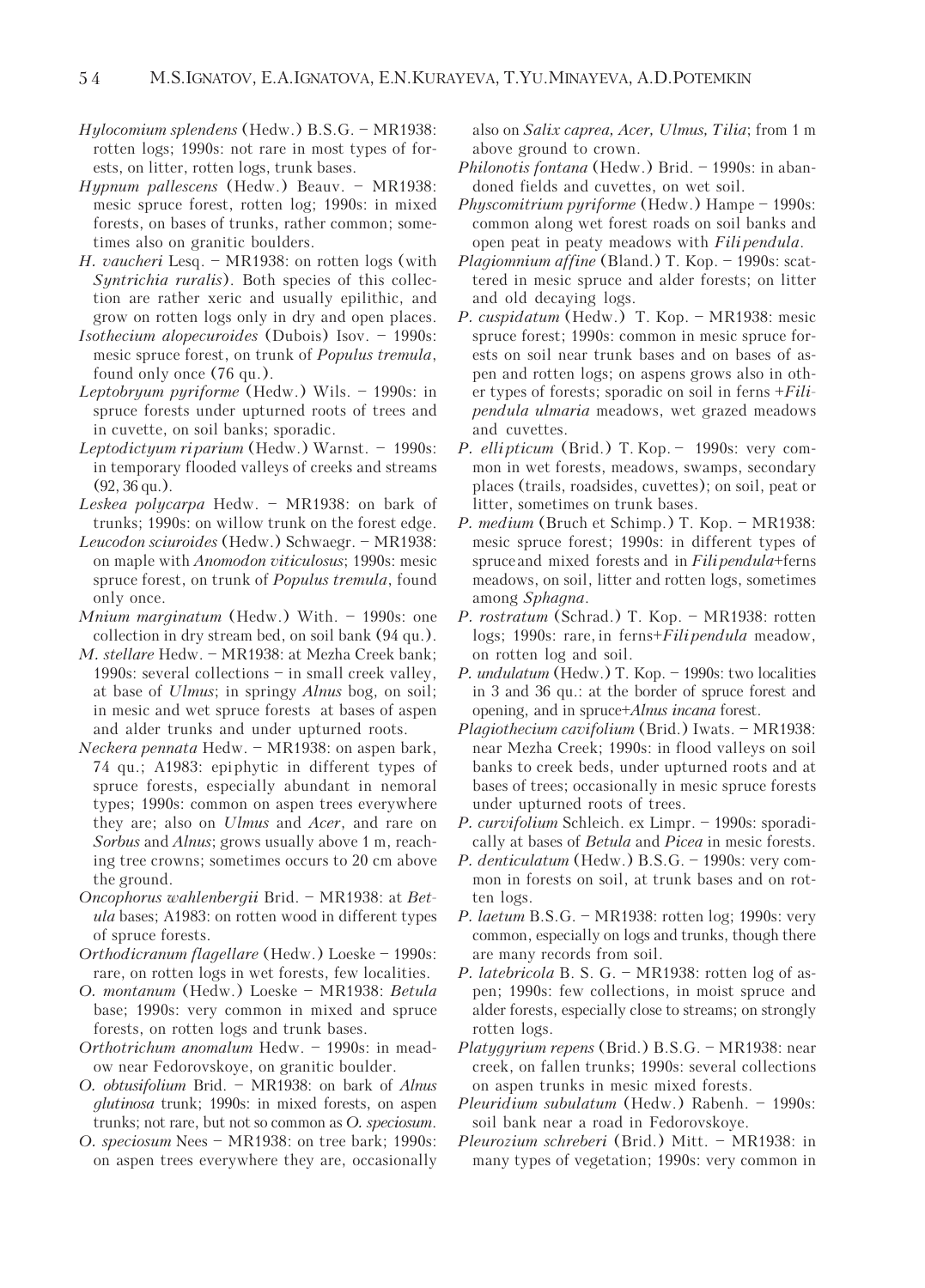all forests, in ferns+Fili pendula meadows and on hummocks in *Sphagnum* bogs; grows on soil, peat, rotten logs and trunk bases.

- Pogonatum urnigerum (Hedw.) Beauv. 1990s: few collections in cuvettes and under upturned roots of trees in windfalls.
- Pohlia andalusica (Hoehnel) Broth. 1990s: abandoned fields (Stulovskoye, Krasnoye) and disturbed places near Fedorovskoye, on soil.
- P. annotina (Hedw.) Lindb. 1990s: in abandoned field with the previous species and also along a road in forest, on bare soil.
- P. bulbifera (Warnst.) Warnst. 1990s: abandoned field ("Stulovskoye") at the border of reserve, on soil.
- P. camptotrachela (Ren. et Card.) Broth. 1990s: soil bank of pit in abandoned hay-meadow (Krasnoye).
- P. cruda (Hedw.) Lindb. MR1938: near a road.
- P. lescuriana (Sull.) Grout 1990s: on bare soil in spruce forest, 29 & 92 qu.
- P. nutans (Hedw.) Lindb. 1990s: very common in all forests at tree bases, on fallen logs, on soil, among Sphagna, etc.
- P. proligera (Kindb. ex Breidl.) Lindb. et H. Arnell – 1990s: one collection in disturbed forest edge near Fedorovskoye.
- P. wahlenbergii (Web. et Mohr) Andrews 1990s: on soil in secondary places (trails, roadsides, cuvettes, temporary flooded depressions in open places, etc.); scattered throughout the reserve.
- Polytrichastrum formosum (Hedw.) G. L. Sm. 1990s: three localities, in very different habitats: under upturned roots in nemoral spruce forest (72 qu.), on peat in black-alder swamp (56 qu.); on soil in secondary stand (93 qu.).
- P. longisetum (Brid.) G.L.Sm. MR1938: (with no more data); 1990s: in different types of spruce forests, on soil (especially under upturned roots), occasionally on rotten logs; common throughout the reserve.
- P. pallidisetum (Funck) G.L.Sm. 1990s: in the same habitats as *P. longisetum* and also rather common in different types of forests.
- Polytrichum commune Hedw. MR1938: upturning roots, on wet places; 1990s: very common in boreal spruce forests at early stages of palludification and in mesotrophic Sphagnum bogs; in black-alder swamps as well as in nemoral broadleaved+spruce forests grows under upturned roots of trees; occurs on soil, among Sphagna, occasionally on rotten logs.
- P. juni perinum Hedw. 1990s: common on soil in windfalls and disturbed secondary forests; occasionally under upturned roots and fallen logs.
- P. *piliferum* Hedw. MR1938: on upturning roots; 1990s: on granitic boulders in several localities.
- P. strictum Brid. MR1938: wet places in many types of vegetation; 1990s: constantly occurs on hummocks in *Sphagnum* bogs and boggy forests, sometimes also on rotten wood.
- Pottia truncata (Hedw.) Fuernr. 1990s: on bare soil along roads, in cuvette and abandoned field and meadow; sporadically.
- Pseudobryum cinclidioides (Hueb.) T.Kop. MR1938: spruce+alder forest with Fili pendula, on soil; 1990s: in alder swamps and boggy spruce forests, sometimes along trails in boggy forests; on wet peat, not rare.
- Ptilium crista-castrensis (Hedw.) De Not. MR1938: on rotten logs in rather mesic spruce forest (74 qu.); 1990s: rather rare on big rotten logs in spruce forests.
- Pylaisiella polyantha (Hedw.) Schimp. MR1938: on bark of trunks; 1990s: in different types of mixed forests, on trunks (especially of aspen) and decorticated logs.
- P. selwynii (Kindb.) Crum et al. 1990s: in several places in mixed spruce forest, on trunks of Populus tremula at 2-7 m above ground. Most findings are at 4-7 m above ground (on fallen trunks).
- Racomitrium heterostichum (Hedw.) Brid. MR1938: granitic boulders at forest edge; 1990s: in meadows near Fedorovskoye and Krasnoye and in qu. 98, on granitic boulder.
- R. microcarpon (Hedw.) Brid. MR1938: granitic boulders at forest edge; 1990s: Krasnoye: on granitic boulder in forest.
- Rhizomnium magnifolium (Horik.) T.Kop. 1990s: in wet spruce forests near streams, on soil; rather rare (92 & 78 qu.).
- R. pseudopunctatum (Bruch et Schimp.) T. Kop. 1990s: in the same habitats as the previous species, and also in black-alder swamps and in springy bog with Tomentypnum; on hummocks, soil and trunk bases (36, 56, 78, 92, 96 qu.).
- R. punctatum (Hedw.) T. Kop. MR1938: on soil and rotten logs; 1990s: in wet forests on soil and rotten logs, common throughout the reserve.
- Rhodobryum roseum (Hedw.) Limpr. MR1938: on upturning roots of trees; 1990s: mesic spruce forests and ferns+*Filipendula* meadows; on litter, rotten logs, bases of aspen trees; sporadic.
- Rhytidiadelphus squarrosus (Hedw.) Warnst. var. calvescens (Lindb.) Warnst. – MR1938: in mesic spruce forest; 1990s: in different types of spruce forests and meadows, on soil and litter.
- var. squarrosus 1990s: in moist meadows and grassy communities along road; not always clearly differentiated from var. calvescens.
- R. triquetrus (Hedw.) Warnst. MR1938: rotten logs, 74 qu.; 1990s: very common in forests and forest edges, on soil, rotten logs, trunks of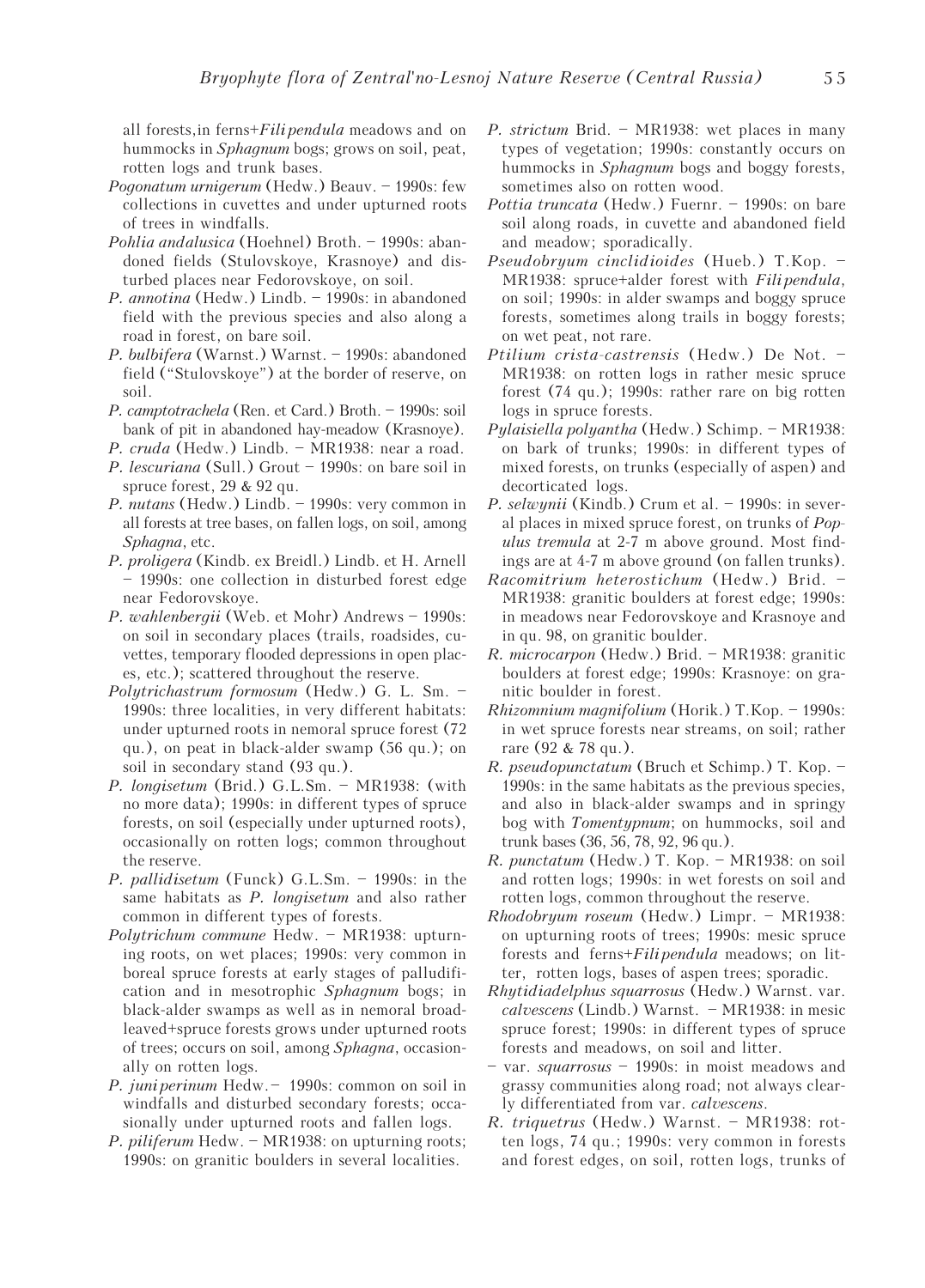aspen (to 1 m high above ground).

- Sanionia uncinata (Hedw.) Loeske MR1938: mesic spruce forest, on soil; 1990s: very common throughout the reserve on trunks and rotten logs, and also on soil in disturbed places in forest.
- Schistidium apocarpum (Hedw.) B.S.G. MR1938: forest edge, on granitic boulders; 1990s: on granitic boulders in meadows and not very dense forests.
- Schistostega pennata (Hedw.) Web. et Mohr MR1938: wet forests, on upturned roots; 1990s: common on loamy soil under upturned roots of fallen trees.
- Serpoleskea subtilis (Hedw.) Warnst. 1990s: rather common on aspen trunks whereever they are, occasionally also on Alnus, Ulmus, Acer.
- Sphagnum angustifolium (Russ.) C. Jens. BK1985; 1990s: widely distributed in the reserve. In the raised bogs it is found in the most oligotrophic and dry habitats in ridges with S. magellanicum and S.fuscum and in the oligotrophic and mesotrophic habitats in the edges of raised bogs, forming carpets with S. flexuosum; sometimes grows in the thickets of Phragmites australis or Carex rostrata in the edges of bogs and in places of minerotrophic percolation. In the oligotrophic paludified forests rapidly spreads independently on microrelief and displaces  $S$ . *girgensohnii*+ $S$ . nemoreum+S. wulfianum+S. russowii. In the mesotrophic and eutrophic forests occurs in hummocks and rotten trunks.
- S. balticum (Russ.) Russ. ex C. Jens. MR1938: Staroselsky Mokh; BK1985; 1990s: common in the raised bogs in hollows on middle part of slope, indicating some drainage; also occurs in the open mesotrophic Sphagnum and Carex+Sphagnum swamps; dominates in Juncus+Carex communities on slopes of karst-funnels in raised bog "Katin mokh".
- S. capillifolium Hedw. BK1985; 1990s: rather common in the slightly paludified spruce forests, more rare on the hummocks in mesotrophic forested mires and black alder fens. It occurs also in the pine forests at the edges of raised bogs.
- S. centrale C. Jens. MR1938: complex spruce forest; BK1985; 1990s: rather common on hummocks in the mesotrophic pine forests, more rare in black alder fens. Sometimes forms the carpets on the peat soils along the temporary streams.
- S. cuspidatum Ehrh. ex Hoffm. MR1938; BK1985; 1990s: widely distributed in all raised bogs, where it is found in the middle- and high water level hollows, on the edges of pools and lakes, sometimes along the streams.
- S. fallax (Klinggr.) Klinggr. MR1938: Staroselsky Mokh; BK1985; 1990s: widely distributed in the reserve; it is found in low- and middle water level hollows of upper or middle part of raised

bogs' slopes; forms carpets in the open mesotrophic high water level open and forested bog communities; dominates in the depressions in paludified spruce and birch forests.

- S. flexuosum Dozy et Molk. BK1985; 1990s: the species is widely distributed in paludified oligotrophic and mesotrophic forests, where it grows in the flat habitats with middle water level; it is also a dominant species in the drained communities of Eriophoro-Pinetum on the edges of bogs; together with S. angustifolium and S. riparium forms the moss cover in the Phragmites australis and Carex rostrata thickets in the places with limited percolation.
- S. fuscum (Schimp.) Klinggr. MR1938: Staroselsky Mokh; collected there also by Skvortsov in 1950s; BK1985; 1990s: common species in the northern slopes of raised bogs, where it is forming high hummocks and ridges together with S. angustifolium and S. magellanicum.
- S. girgensohnii Russ. MR1938: complex spruce forests; BK1985; 1990s: the main species in all the types of paludified spruce forests with peat depth usually not more then 30-35 cm; in black alder fens it grows on hummocks; in the drained forests it is not abundant but found regularly, in depressions (windfall-made, etc.) and other ±wet habitats.
- S. jensenii H. Lindb. BK1985; 1990s: found only in the raised bogs "Katin Mokh" and "Staroselskij Mokh" in very wet hollows and in the edges of pools.
- S. lindbergii Schimp. ex Lindb. MR1938: Staroselsky Mokh; in 1930s was collected by Trofimov in "Katin Mokh".
- S. magellanicum Brid. MR1938: BK1985; 1990s: species is widely distributed in all open bogs of the reserve, where it forms ridges and hummocks together with S.angustifolium and Polytrichum strictum. It is also common on hummocks in the paludified spruce and pine forests with peat depth more than 35 cm.
- S. majus (Russ.) C. Jens. BK1985; 1990s: rather common in raised bogs in the oligotrophic hollows together with *Sphagnum cuspidatum*, but it occupies habitats with comparatively lower water level.
- S. palustre L. BK1985; 1990s: rather rare species found in mesotrophic forested mires with pine, birch and willow; in the black alder forests at the edges of raised bogs and along the temporary waterflows.
- S. ri parium Aongstr. MR1938: Staroselsky Mokh; BK1985; 1990s: rather common species, which usually forms the pure carpets in habitats with high water level at the edges of raised bogs with birch and willow; also common along temporary waterflows in mesotrophic mires and in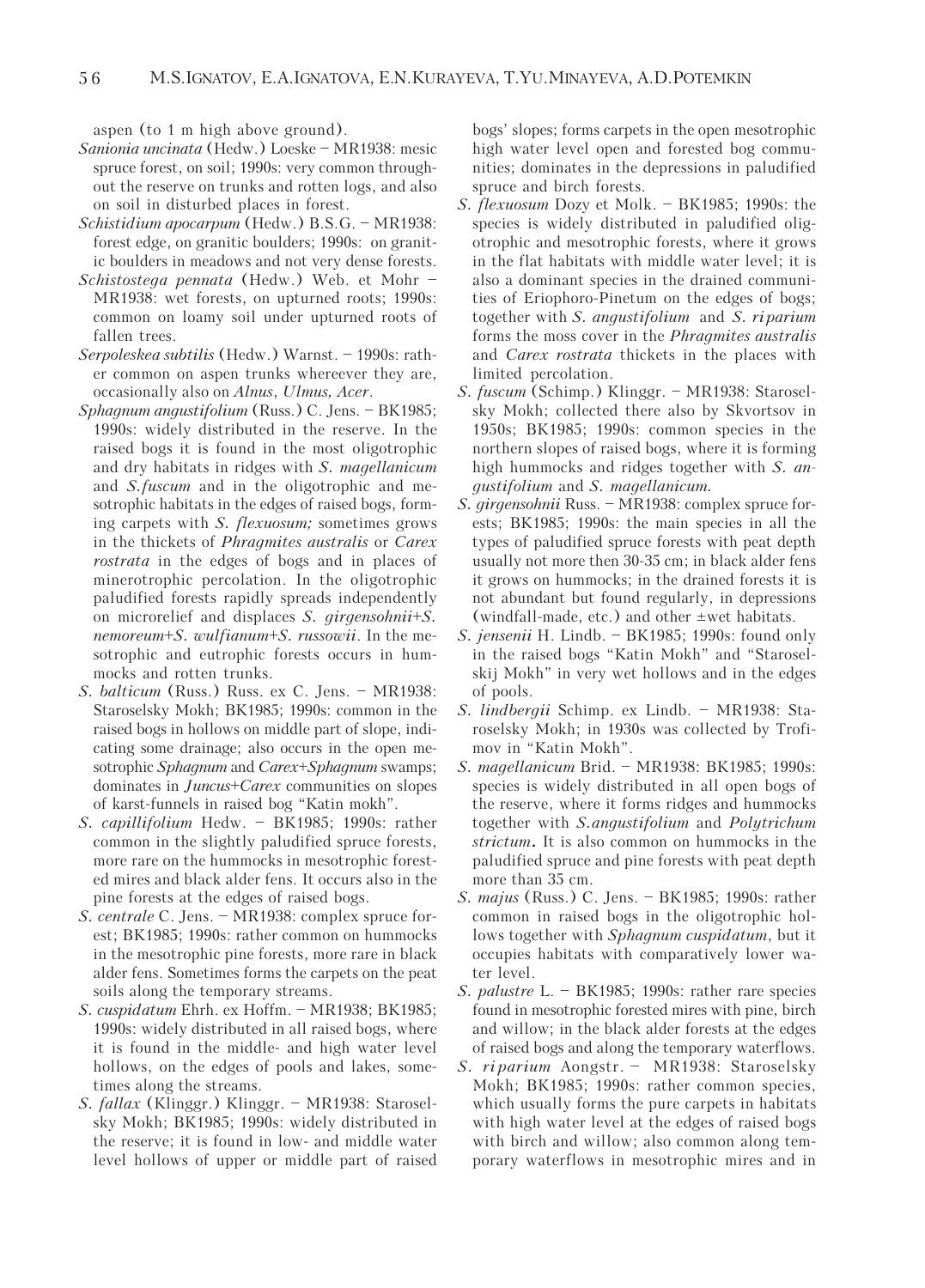the Phragmities australis and Carex rostrata thickets together with S. angustifolium and S. flexuosum.

- S. rubellum Wils. BK1985; 1990s: rather rare species, growing on ridges, hummocks and dry hollows in the bogs "Katin mokh", "Staroselskij Mokh" and "Gulnovskij Mokh".
- S. russowii Warnst. MR1938: BK1985; 1990s: common in flat habitats in the paludified spruce forests and more rare on hummocks in the paludified pine forests.
- S. squarrosum Crome MR1938: complex spruce forest; BK1985; 1990s: rather common in many kinds of wet eutrophic habitats: in small depressions in the rich spruce forests, in the herbaceous and willow carrs, in the black alder fens, etc.
- S. quinquefarium (Lindb. ex Braithw.) Warnst. 1990s: only once collected on the hummock at the base of pine tree in the rapidly growing forested peatbog (qu. 97).
- S. teres (Schimp.) Aongstr. ex Hartm. BK1985; 1990s: sporadically distributed in eutrophic and mesotrophic habitats with minerotrophic percolation, often on disturbed substrate.
- S. warnstorfii Russ. BK1985; 1990s: rather rare in eutrophic spring mires along the Zhukopa River and in the minerotrophic forested carrs.
- S. wulfianum Girg. BK1985; 1990s: common species on the slight eminencies of the microrelief in spruce forests in the early stages of paludification.
- Splachnum ampullaceum Hedw. MR1938: on dung at the bank of Mezha Creek.
- Syntrichia ruralus (Hedw.) Brid. MR1938: "on rotten logs" with *Hypnum vaucheri* (see note under that species).
- Tetraphis pellucida Hedw. MR1938: rotten log; 1990s: very common on rotten wood and wet peaty soil in all types of forest; occasionally grows on living trunks to 1.5 m above ground.
- Thuidium delicatulum (Hedw.) B.S.G. 1990s: one collection from Kvashenka Creek in 37 qu., on peat at base of black alder trunk.
- T. philibertii Limpr. MR1938: on fallen rotten logs; 1990s: Alnus incana mesic stand, on litter and in mixed forest, on base of aspen.
- T. recognitum (Hedw.) Limpr. 1990s: in spruce and alder forests, along trails and roads, in meadows, on soil.
- Tomentypnum nitens (Hedw.) Loeske 1990s: one locality in *Alnus glutinosa* bog with springs, on hummock in open springy place (36 qu.).
- Trematodon ambiguus (Hedw.) Hornsch. MR1938: on soil under upturned roots of spruce; 1990s: mixed spruce forests, on soil in disturbed places at forest edges; in few places, but grows usually in abundance.
- Ulota crispa (Hedw.) Brid. MR1938: on bark of trees; 1990s: in mixed forests on trunks of *Popu*-

lus tremula and sometimes also Ulmus and Acer; in many places, but much rarer than Orthotrichum speciosum.

- Warnstorfia exannulata (B.S.G.) Loeske 1990s: bogging places on road across Sphagnum bogs; pools in meadows.
- W. fluitans (Hedw.) Loeske 1990s: on soil in flood valleys; in hollows in Katin Mokh bog.

ERRONEOUS AND DOUBTFUL RECORDS

- Calypogeia trichomanis (L.) Corda AZ1976. All specimens found in LE belong to C. muelleriana and C. suecica.
- Lophocolea bidentata (L.) Dum.) AZ1976 & Z1978. All specimens found in LE belong to Chiloscyphus profundus.
- L. cuspidata (Nees) Limpr. Z1978. No specimens were found in LE. Probably this record was based on misidentified Chiloscyphus profundus.
- Chiloscyphus fragilis (A.Roth) Schiffn. = Ch. polyanthos s.l. See comment under the latter species.
- $Ch.$  pallescens (Ehrh.) Dum. =  $Ch.$  polyanthos s.l. See comment under the latter species.
- Lophozia wenzelii (Nees) Steph. AZ1976 reported this species referring to data of Medvedskaya-Romanenko. However, in the available collection of Medvedskaya-Romanenko this species is absent.
- Marchantia aquatica (Nees) Burgeff =  $M$ . polymorpha L. s.l. (cf. Bischler-Causse & Boisseler-Dubayle, 1991).
- Plagiochila major Nees  $= P$ . asplenioides
- Plagiochila porelloides (Nees) Lindenb.  $= P$ . asplenioides s.l.
- Plectocolea obovata (Nees) Lindb. AZ1976 & Z1978: see comments under Jungermannia caespiticia.
- Riccardia chamaedryfolia (With.) Grolle MR (as R. sinuata (Dicks.) Trev.): one specimens so named by Medvedskaya-Romanenko appeared to be R. latifrons.
- Scapania uliginosa (Lindenb.) Dum. Z1978: on soil and rotten wood of woody bridge. Doubtful record.

### PHYTOGEOGRAPHIC NOTES

Most moss species of the flora of the reserve are widespread in boreal lowlands of Eastern Europe. The absence of limestone outcrops, rich heavy clays and big valleys and rather limited occurrence of open places result in a rather low species number. Some widespread species in this zone are extremely rare in the reserve (Fissidens bryoides, Drepanocladus aduncus, etc.). A considerable number of species occurs in the reserve only at its edges, along roads and in abandoned fields.

Several species with primarily western distribution occur in the reserve close to its eastern limit: Ulota crispa, Isothecium alopecuroi-